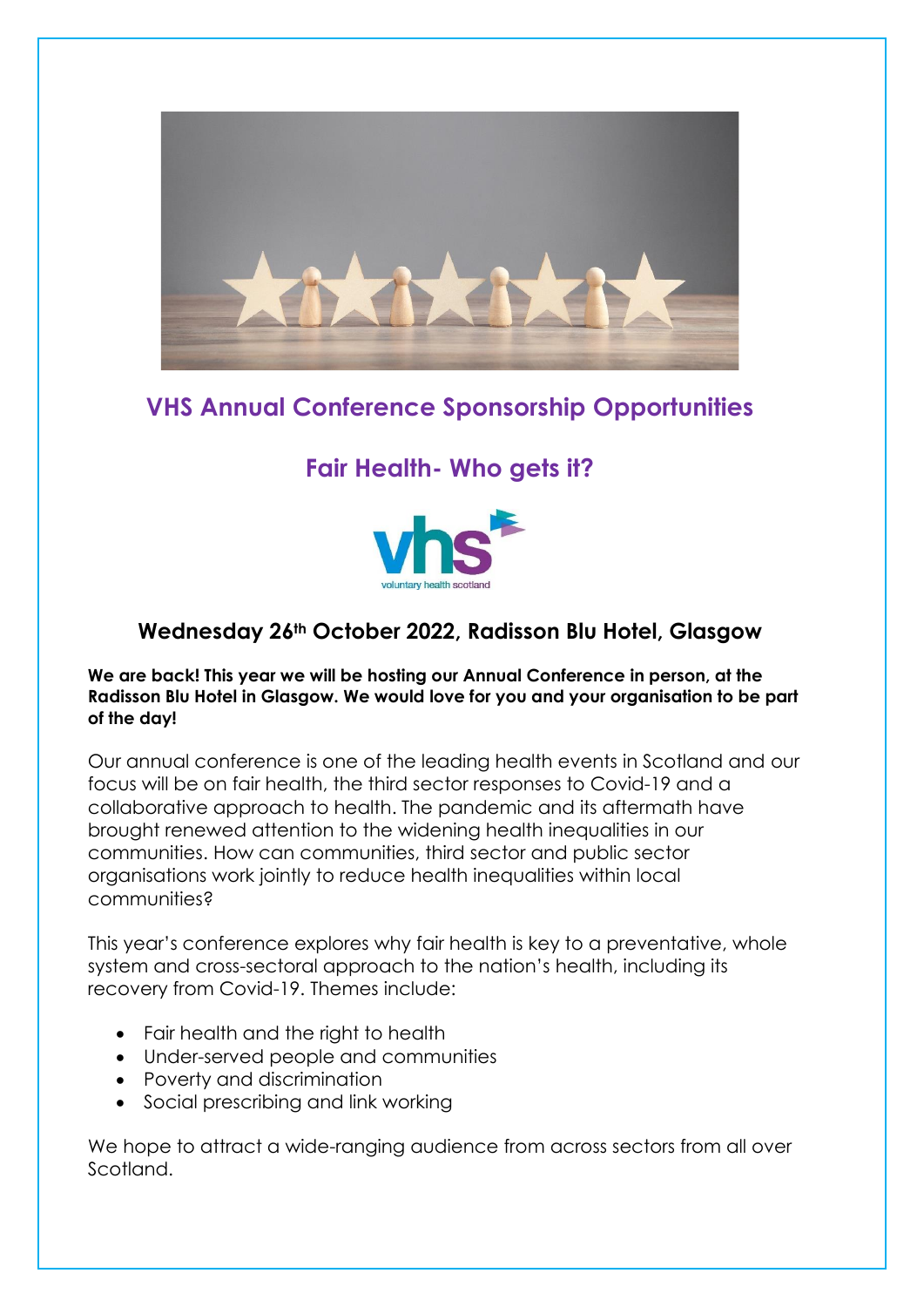#### **We have a number of opportunities for organisations to get involved.**

#### **Headline Sponsor: A strategic partnership**

The headline sponsorship option offers maximum coverage at the event.

Benefits include:

- Branding on conference marketing sent to our network of contacts from across the third and public sector
- Branding on the day of the conference on the backdrop PowerPoint
- Branding and logo on conference agenda
- Exhibition stand prime location in the conference refreshment and networking area
- 5 delegate places at the conference
- Opportunity to have 2 health topic blogs promoted to all attendees and through VHS social media and on our website.

## *Cost: £3500*

#### **Poster Award Competition Sponsor**

Become a sponsor of the poster award competition. This is a unique opportunity to be the organisation associated with the poster competition which will take place at the event. The posters will highlight innovation and best practice in demonstrating improving health in Scotland.

Benefits include:

- Opportunity to present the award to the winner
- Branding on conference marketing sent to our network contact from across the third and public sector
- Branding on the day of the conference on the backdrop powerpoint as poster sponsor
- Branding and logo on conference agenda
- Exhibition stand in the conference refreshment and networking area
- 3 delegate places at the conference

#### *Cost: £1500*

#### **Exhibition opportunities**

We also have excellent opportunities to exhibit at the conference which will allow organisations to showcase their work in the information sent to all delegates.

Benefits include:

- Exhibition Stand
- 2 delegate places at the conference

## *Cost: £350 VHS Members cost: £300 plus1 additional delegate place*